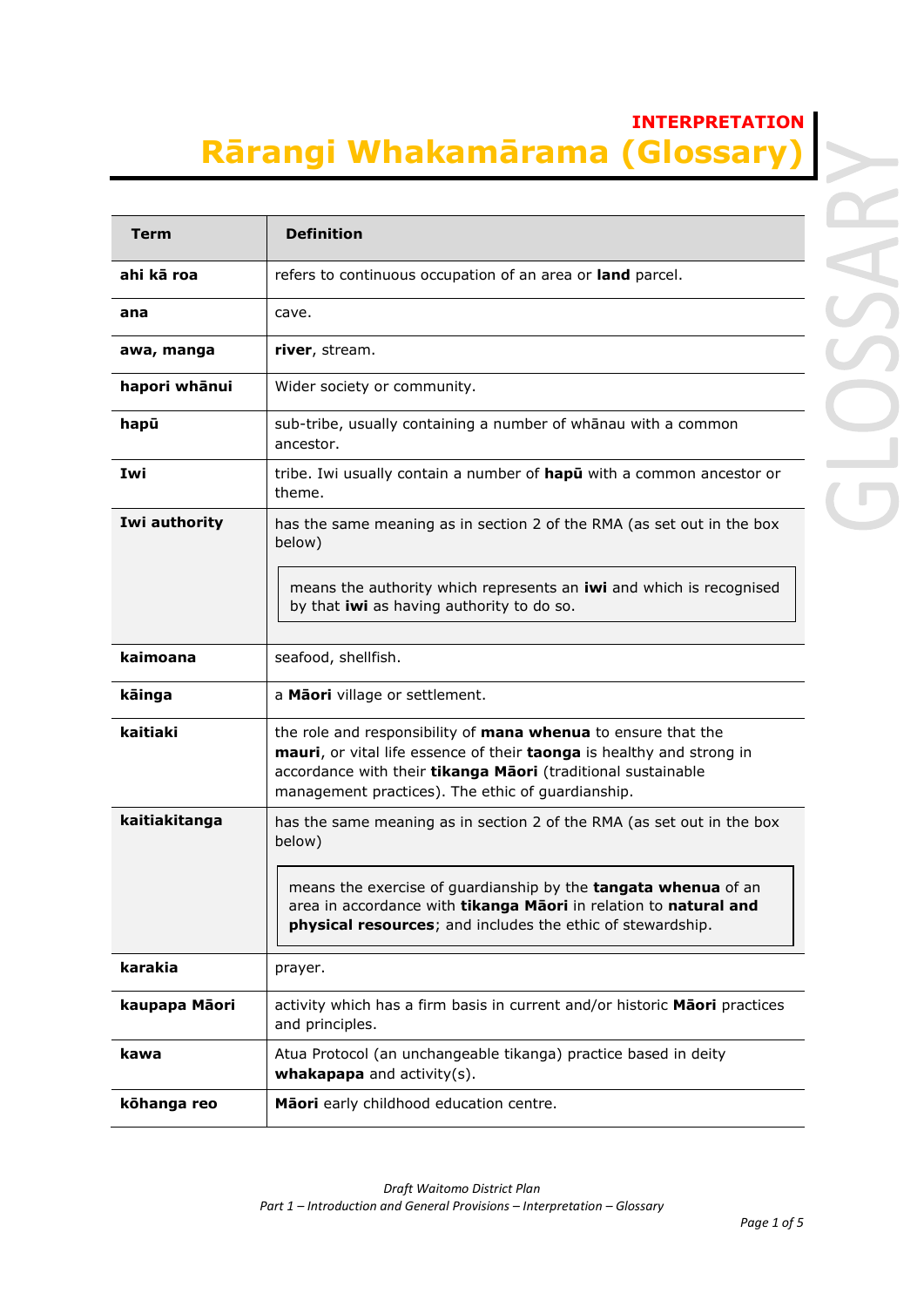| kōiwi                                   | Human bones.                                                                                                                                                                                                                                                                                                                                                                                                                                                                                                                                                                                                                                                                                                                                                                         |  |
|-----------------------------------------|--------------------------------------------------------------------------------------------------------------------------------------------------------------------------------------------------------------------------------------------------------------------------------------------------------------------------------------------------------------------------------------------------------------------------------------------------------------------------------------------------------------------------------------------------------------------------------------------------------------------------------------------------------------------------------------------------------------------------------------------------------------------------------------|--|
| kura                                    | School.                                                                                                                                                                                                                                                                                                                                                                                                                                                                                                                                                                                                                                                                                                                                                                              |  |
| mahinga kai                             | traditional food gathering sites. Refers to the customary areas the food<br>resources are located in and the actual areas where these resources are<br>harvested and gathered. May include sites where processing of produce<br>also took place post the act of harvesting resources for example, pā tuna<br>(eel weirs) and associated worm farms.                                                                                                                                                                                                                                                                                                                                                                                                                                  |  |
| mahinga tawhito                         | traditional area containing both tangible and intangible ancestral<br>vestiges.                                                                                                                                                                                                                                                                                                                                                                                                                                                                                                                                                                                                                                                                                                      |  |
| Mana<br>Whakahono ā<br><b>Rohe</b>      | has the same meaning as in section 2 of the RMA (as set out in the box<br>below)<br>means an iwi participation arrangement entered into under subpart<br>2 of Part 5                                                                                                                                                                                                                                                                                                                                                                                                                                                                                                                                                                                                                 |  |
| mana whenua                             | has the same meaning as in section 2 of the RMA (as set out in the box<br>below)                                                                                                                                                                                                                                                                                                                                                                                                                                                                                                                                                                                                                                                                                                     |  |
|                                         | means customary authority exercised by an iwi or hapu in an<br>identified area.                                                                                                                                                                                                                                                                                                                                                                                                                                                                                                                                                                                                                                                                                                      |  |
| Maniapoto                               | anyone who descends from or is an approved authorised affiliate to<br>Maniapoto whanau, marae, hapu or iwi. Maniapoto is the founding<br>ancestor of the tribal custodians who preside over the lands within the<br>Maniapoto Area of Interest. Maniapoto also includes various organisations<br>or bodies that Maniapoto has established to manage the individual and/or<br>collective affairs of whanau, hapu, Maori owned land blocks, and other<br>Maniapoto interests. This may include mana whenua groups,<br>committees, trusts, incorporations or other organisations for marae,<br>hapu, management committees, clusters of the same, a relevant iwi<br>authority or its delegated bodies, and other structures that, from time<br>to time, Maniapoto whanau may establish. |  |
| māra kai                                | sustainable community gardens which include community vegetable<br>gardens, orchards and food forests                                                                                                                                                                                                                                                                                                                                                                                                                                                                                                                                                                                                                                                                                |  |
| mana                                    | authority, status, power bestowed to someone by individuals and groups<br>recognition of a person or entities special authority. The principle that<br>only mana whenua have the mana and authority to make decisions on<br>matters that affect them through their specific whenua.                                                                                                                                                                                                                                                                                                                                                                                                                                                                                                  |  |
| Māori                                   | natural or indigenous people/first nations people of Aotearoa.                                                                                                                                                                                                                                                                                                                                                                                                                                                                                                                                                                                                                                                                                                                       |  |
| Māori cultural<br>and customary<br>uses | see definitions                                                                                                                                                                                                                                                                                                                                                                                                                                                                                                                                                                                                                                                                                                                                                                      |  |
| marae complex                           | see definitions                                                                                                                                                                                                                                                                                                                                                                                                                                                                                                                                                                                                                                                                                                                                                                      |  |
| mātauranga                              | mātauranga Māori is the reconciliation phase of naturally transmitted<br>knowledge prior to the phase of pristine clarity.                                                                                                                                                                                                                                                                                                                                                                                                                                                                                                                                                                                                                                                           |  |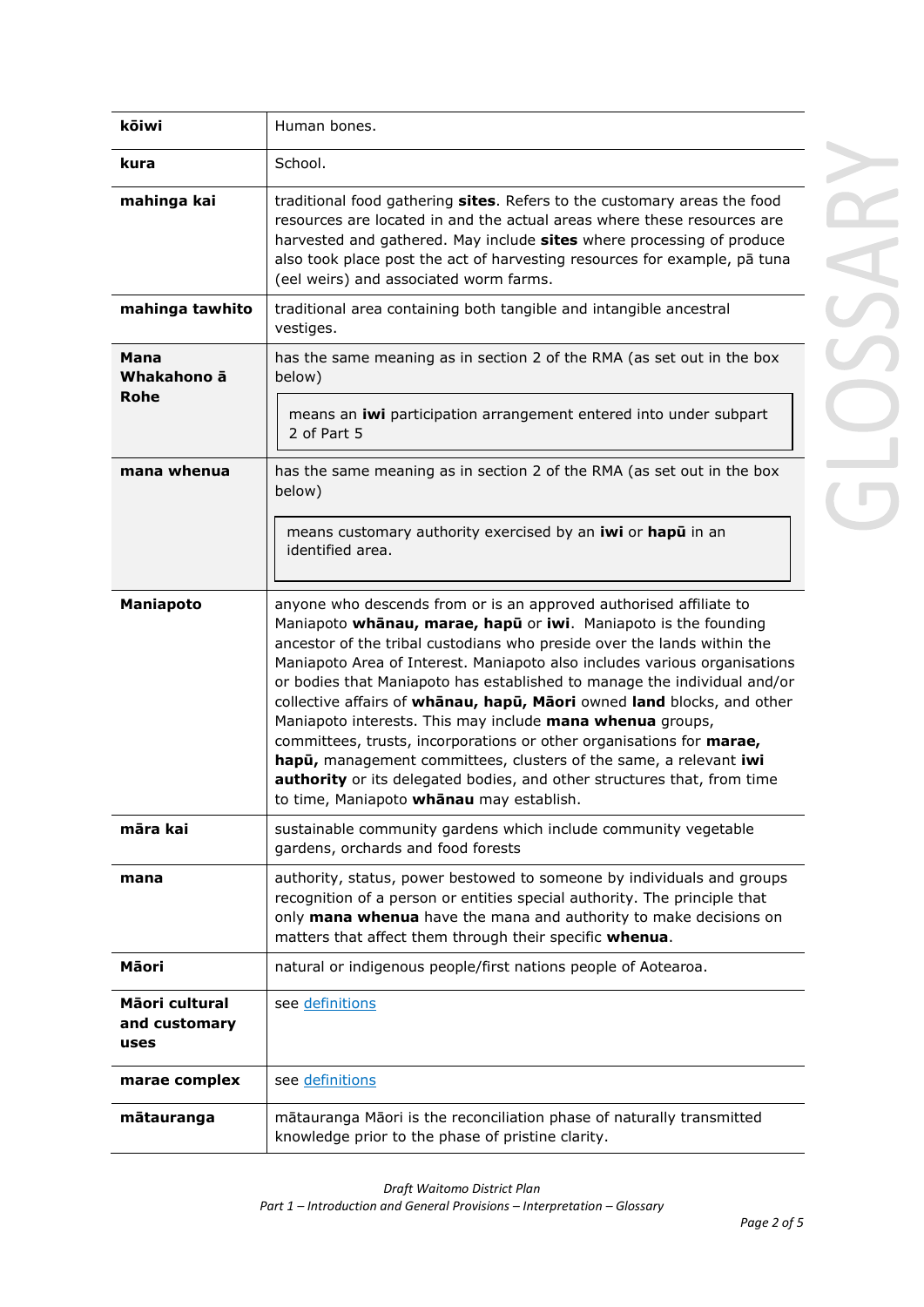| Māori                                          |                                                                                                                                                                                                                                                                                                                                                                                                                                                      |  |
|------------------------------------------------|------------------------------------------------------------------------------------------------------------------------------------------------------------------------------------------------------------------------------------------------------------------------------------------------------------------------------------------------------------------------------------------------------------------------------------------------------|--|
| maunga                                         | mountain.                                                                                                                                                                                                                                                                                                                                                                                                                                            |  |
| mauri                                          | the life force or ethos that exists in all naturally created beings or<br>objects.                                                                                                                                                                                                                                                                                                                                                                   |  |
| moana                                          | sea/lake.                                                                                                                                                                                                                                                                                                                                                                                                                                            |  |
| nohoanga                                       | ancestral village settlement valued for its proximity to significant<br>resources. Habitation was either seasonal or permanent.                                                                                                                                                                                                                                                                                                                      |  |
| рā                                             | refers to ancestral sites with remnant intact archaeological features.                                                                                                                                                                                                                                                                                                                                                                               |  |
| (wāhi) pakanga                                 | battle site.                                                                                                                                                                                                                                                                                                                                                                                                                                         |  |
| papakāinga<br>housing<br>development/<br>units | see definitions                                                                                                                                                                                                                                                                                                                                                                                                                                      |  |
| Papatūānuku                                    | mother earth and wife of Ranginui (sky father).                                                                                                                                                                                                                                                                                                                                                                                                      |  |
| parahanga                                      | Midden. Ancestral site proximal to a key food and resource gathering<br>place and additionally related to local settlements and pa.                                                                                                                                                                                                                                                                                                                  |  |
| pouwhenua or<br>pou                            | traditional Maori carved pole representing the traditions and culture of a<br>recognised mana whenua group residing in Waitomo district. Marker of<br>wāhi including rāhui or taonga associated with significant tribal history<br>and narratives for places generally carved imbued with a message or<br>authority.                                                                                                                                 |  |
| puna                                           | spring.                                                                                                                                                                                                                                                                                                                                                                                                                                              |  |
| rāhui                                          | to put in place a temporary or permanent restriction or prohibition on an<br>area or behaviour. A resource management tool that Maori commonly<br>use to enable ecological areas which are contaminated/deficient or<br>negatively affected to whakanoa and/or for flora and fauna stocks to be<br>replenished or recover to targeted normal states. Can be put in place to<br>prohibit activity in an area for a time following a tragedy or death. |  |
| rangatiratanga                                 | self-determination, empowerment, management. Mana whenua expect<br>to exercise a degree of autonomy, authority and influence over their<br>rohe, land, knowledge and resources and be involved in decision-making<br>on such matters. This principle includes the exercise of customary<br>authority in accordance with tikanga Maori, kawa and matauranga<br>Māori.                                                                                 |  |
| Ranginui                                       | sky father and husband of Papatuanuku (earth mother).                                                                                                                                                                                                                                                                                                                                                                                                |  |
| rohe (or takiwā)                               | area or district. Often used to refer to an area within which an iwi or<br>hapu has recognised mana whenua status over.                                                                                                                                                                                                                                                                                                                              |  |
| taiao                                          | environment.                                                                                                                                                                                                                                                                                                                                                                                                                                         |  |
| Tainui                                         | ancestral sea voyaging vessel of the Raukawa, Hauraki, Waikato and<br>Ngāti Maniapoto tribes. All tribes preside over the ancestral lands or<br>Tainui boundary that extends from south Auckland to Mōkau.                                                                                                                                                                                                                                           |  |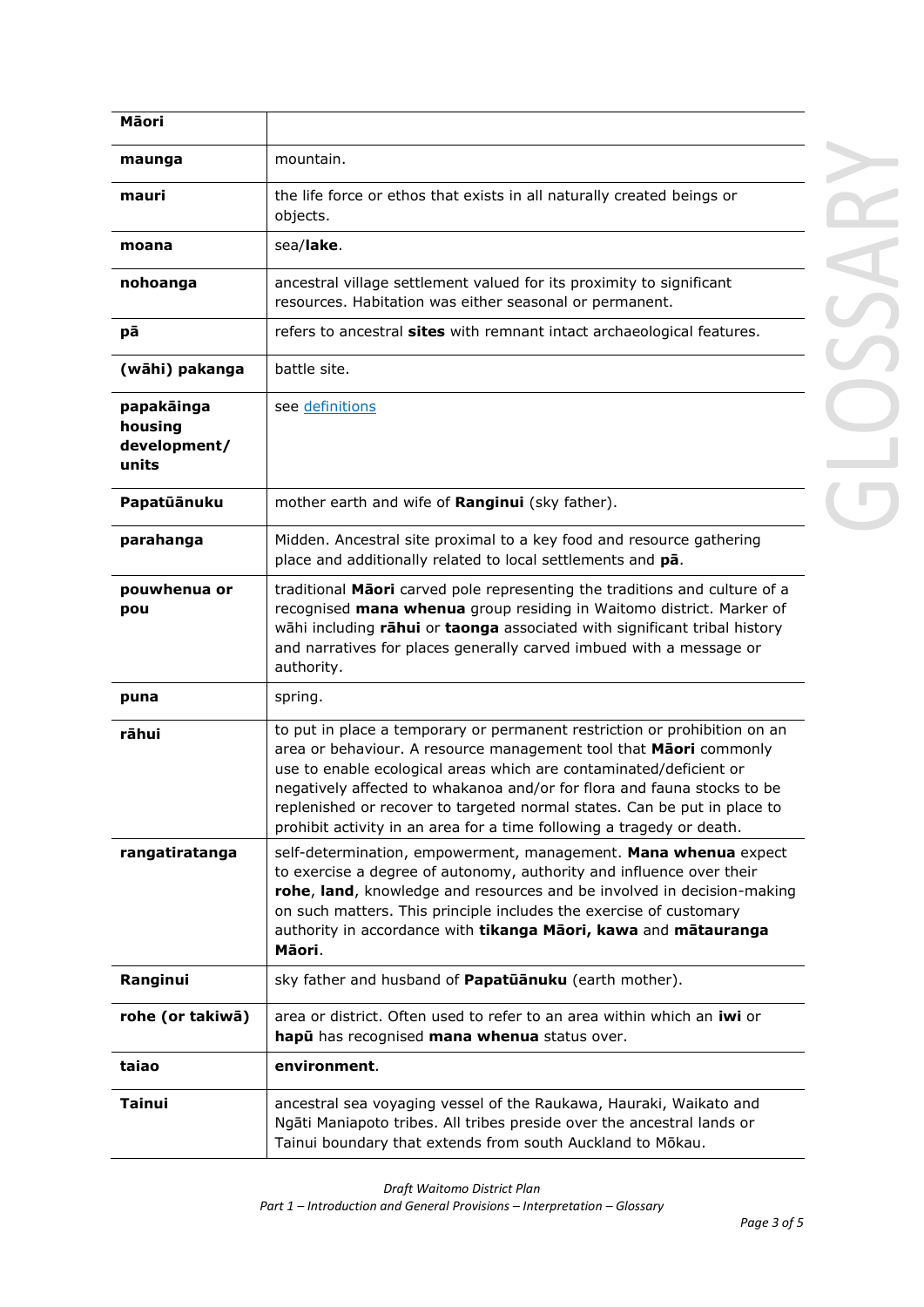| takotoranga                  | site associated with ancestral burial practices.                                                                                                                                                                                                                                                                                                                                                                                                                                                                                                                                                                                                                                                         |  |
|------------------------------|----------------------------------------------------------------------------------------------------------------------------------------------------------------------------------------------------------------------------------------------------------------------------------------------------------------------------------------------------------------------------------------------------------------------------------------------------------------------------------------------------------------------------------------------------------------------------------------------------------------------------------------------------------------------------------------------------------|--|
| tangata/tāngata              | person/people.                                                                                                                                                                                                                                                                                                                                                                                                                                                                                                                                                                                                                                                                                           |  |
| tāngata whenua               | has the same meaning as in section 2 of the RMA (as set out in the box<br>below)                                                                                                                                                                                                                                                                                                                                                                                                                                                                                                                                                                                                                         |  |
|                              | in relation to a particular area, means the iwi, or hapu, that holds<br>mana whenua over that area                                                                                                                                                                                                                                                                                                                                                                                                                                                                                                                                                                                                       |  |
| taonga                       | Something treasured that adds value to life, including but not limited to<br>waterways, native flora and fauna, plants, trees and animals, wetlands,<br>natural resources, practices, language, places and landscapes.                                                                                                                                                                                                                                                                                                                                                                                                                                                                                   |  |
| taunga waka                  | landing site or resting place/area for waka.                                                                                                                                                                                                                                                                                                                                                                                                                                                                                                                                                                                                                                                             |  |
| te ao Māori                  | the Maori world.                                                                                                                                                                                                                                                                                                                                                                                                                                                                                                                                                                                                                                                                                         |  |
| te reo Māori                 | the Maori language.                                                                                                                                                                                                                                                                                                                                                                                                                                                                                                                                                                                                                                                                                      |  |
| Te Tiriti o<br>Waitangi      | The Treaty of Waitangi.                                                                                                                                                                                                                                                                                                                                                                                                                                                                                                                                                                                                                                                                                  |  |
| tikanga Māori                | Has the same meaning as in section 2 of the RMA (as set out in the box<br>below)                                                                                                                                                                                                                                                                                                                                                                                                                                                                                                                                                                                                                         |  |
|                              | tikanga Māori means Māori customary values and practices                                                                                                                                                                                                                                                                                                                                                                                                                                                                                                                                                                                                                                                 |  |
| urupā                        | burial ground.                                                                                                                                                                                                                                                                                                                                                                                                                                                                                                                                                                                                                                                                                           |  |
| wāhi tapu/ wāhi<br>tapu      | sacred sites/resources with cultural or spiritual importance for Maori<br>and in particular for the kaitiaki over the area. There are those sites<br>that are important not just for their historical value but because they<br>serve as reference points for direction and growth and ensure a stable<br>cultural development. The removal, destruction, inappropriate<br>development, modification and damage of wāhi tapu causes great<br>concern for iwi and hapu and threatens the integrity of the tribal/hapu<br>identity, mana and growth and therefore the relationship of Maori with<br>their culture and traditions with their ancestral lands, water, sites, wāhi<br>tapu, and other taonga. |  |
| waharoa                      | traditional Maori carved gateway representing the traditions and culture<br>of a recognised mana whenua group residing in Waitomo district.<br>Marker of wāhi including rahui or taonga associated with significant<br>tribal history and narratives for places generally carved imbued with a<br>message or authority.                                                                                                                                                                                                                                                                                                                                                                                  |  |
| wāhi taonga/<br>wāhi taonga  | treasured sites - such as marae, pā, kāinga. These sites may or may<br>not also be wāhi tapu.                                                                                                                                                                                                                                                                                                                                                                                                                                                                                                                                                                                                            |  |
| wāhi tūpuna /<br>wāhi tūpuna | an ancestral historic location which symbolises life and the oral narratives<br>of the local tribal guardians. These sites may or may not also be wahi<br>tapu.                                                                                                                                                                                                                                                                                                                                                                                                                                                                                                                                          |  |